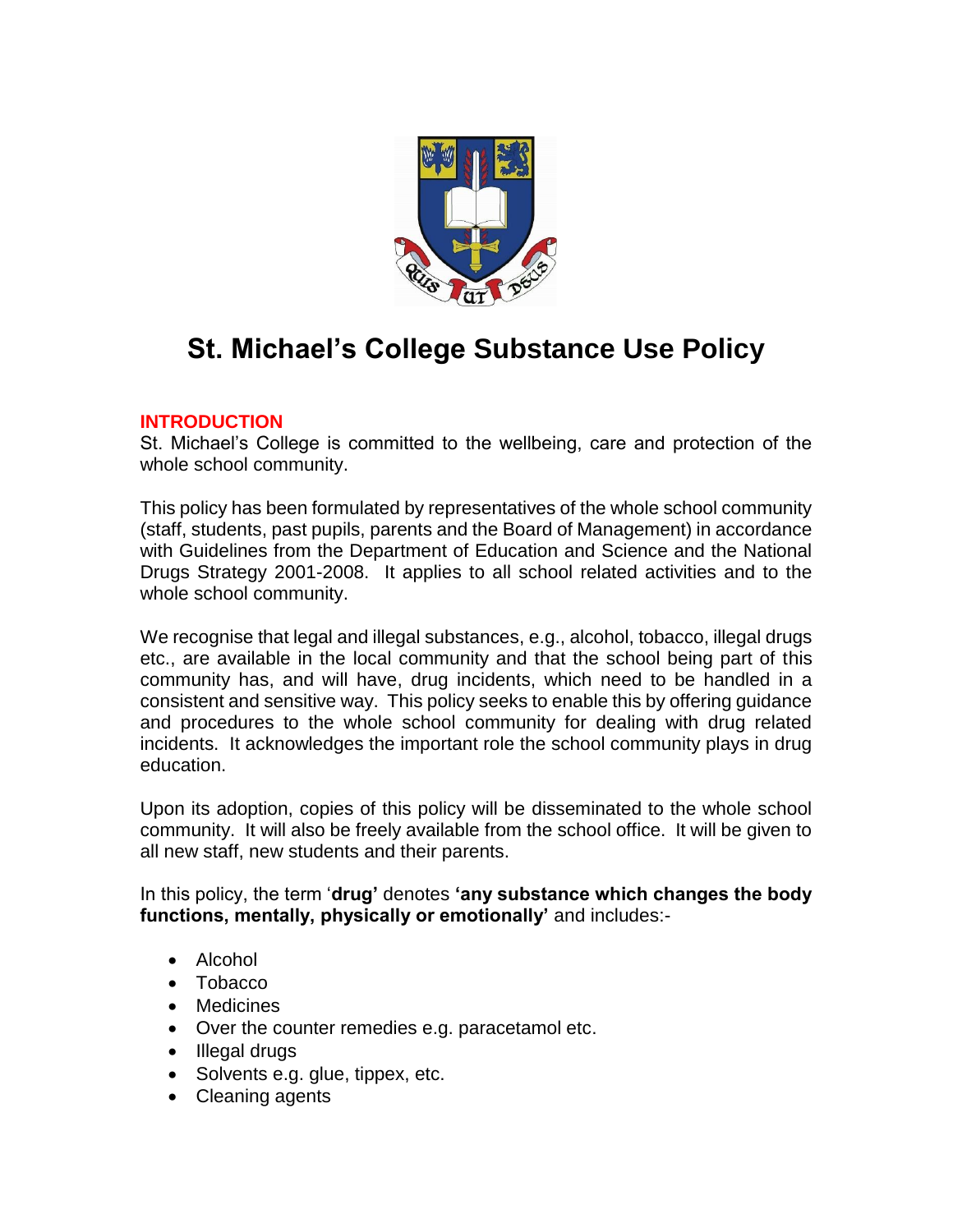- Gases
- Aerosols
- Laboratory chemicals
- Performance enhancing substances
- $\bullet$  Etc.

This is not an exhaustive list.

# **THIS POLICY IS FOCUSSED ON 4 KEY AREAS:**

- 1. Drug Education Programme
- 2. Managing drug related incidents
- 3. Training and staff Development
- 4. Monitoring, Review and Evaluation

## **DRUG EDUCATION PROGRAMMES**

Our educational aims in relation to Drug Education are:

- To increase the self-esteem and confidence of students
- To equip students with personal and social skills
- To enable students to make informed, healthy and responsible choices
- To provide honest and age appropriate information on drugs

# **THESE AIMS WILL BE MET THROUGH THE FOLLOWING:**

- Social, Personal and Health Education (SPHE) and Religious Education (RE) are core subjects which will deliver the above aims
- The SPHE Co-ordinator, SPHE Department, Chaplain and RE Department will work together in delivering the above aims
- All teachers involved in SPHE and RE will be given the opportunity to avail of in-service training
- The Pastoral Care System (see Code of Behaviour and Discipline) will support these aims
- All staff will be offered in-service training on Drugs and Drugs Awareness
- Parents will be made aware of the school's substance use policy through information meetings and the use of outside speakers at the Parents' Association Annual General Meeting

# **MANAGING DRUG RELATED INCIDENTS**

## **Drug Incidents**

Drug related incidents might involve the following:

Drug related emergencies when the person may be unconscious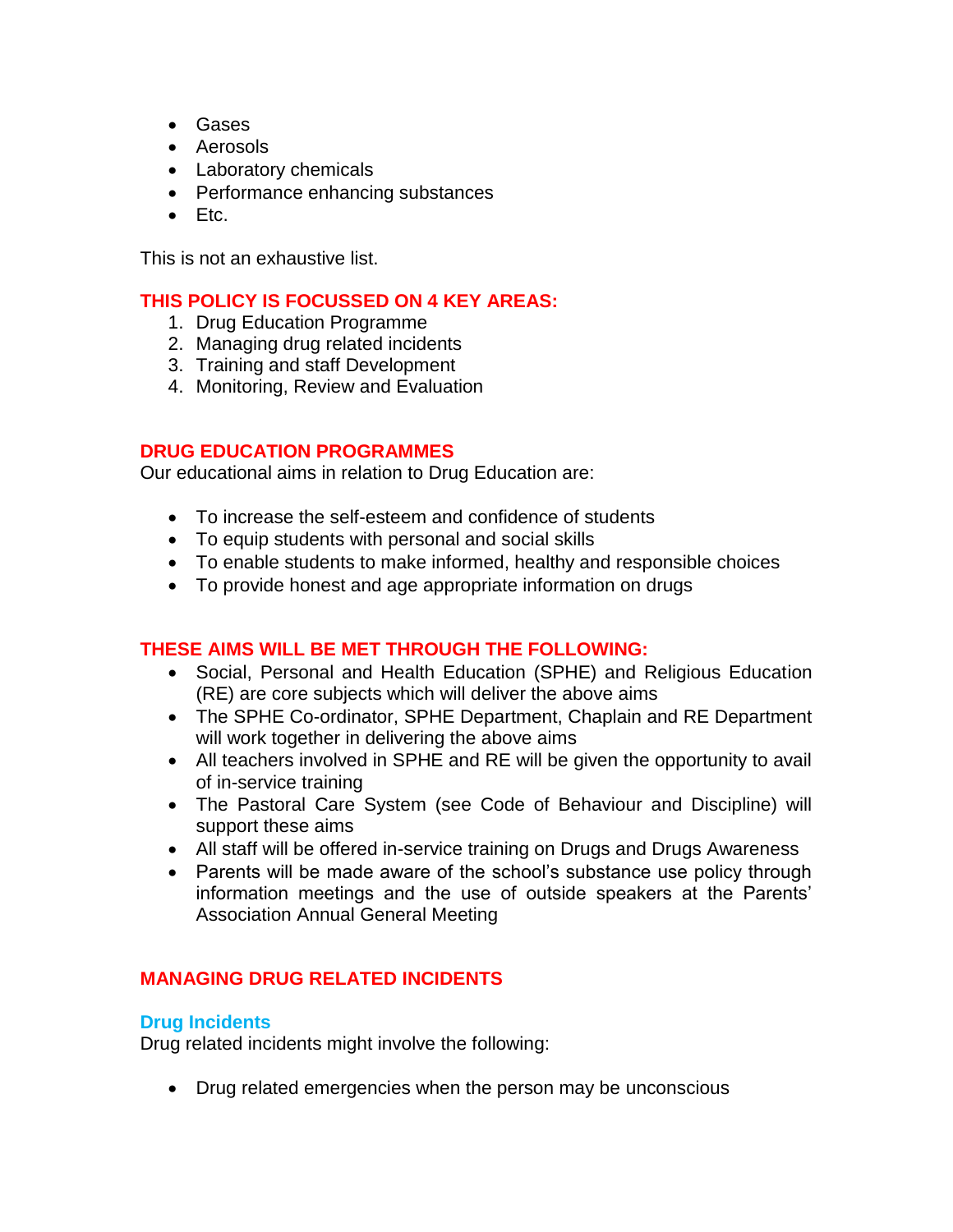- Possession of a legal / illegal drug on the school premises, on the way to or from school or on a school related activity
- Use of a legal / illegal drug on the school premises, on the way to or from school or on a school related activity
- Selling / supplying legal / illegal drugs on the school premises, on the way to or from school or on a school related activity
- Suspicion of drug use, possession or dealing
- Intoxication / unusual behaviour
- Disclosure by another person / person seeking help from a member of staff
- Legal / illegal drug paraphernalia found on school property

## **The School Approach**

The whole school community needs to be aware of and alert for the signs of drug use and changes in behaviour. All incidents will be assessed individually. Due care will be taken to discern between allegation, suspicion and direct evidence of drug use.

We acknowledge that in all situations involving drugs, there needs to be a balance between the needs of the student, the needs of the school community and the reputation of the school. Disciplinary procedures will be followed if the Code of Behaviour and Discipline has been breached (see Code of Behaviour and Discipline). Serious breaches may result in expulsion.

#### **Confidentiality**

On Health and Safety grounds, total confidentially cannot always be offered to a person who disclosed a drug related incident. However, every effort will be made to protect the identity of the source of information. It is important in all suspected or confirmed drug incidents that a limited number of people are involved in managing the incident. Information will be restricted to the Principal, Deputy Principal, Chaplain / Guidance Counsellor, Year Head and persons directly involved in the case and only disclosed on a strict 'need to know' basis. Parents will be informed of all drug related incidents including intoxication / unusual behaviour / suspicion of drug use.

## **Procedures of Managing Drug Related Incidents**

- 1. Report the situation. In the event of a medical emergency, seek medical assistance and if possible do not leave the person alone. Contact a parent / guardian / close relative and inform them that medical assistance has been sought.
- 2. Taking relevant precaution, remove drugs and drug paraphernalia to the Principal's office, the Deputy Principal's office or other safe place and seek medical assistance.
- 3. Report the incident to the relevant Year Head, the Deputy Principal, Principal or Chaplain who will investigate (see Confidentiality Report Form).
- 4. The Year Head, Deputy Principal, Principal or chaplain will inform parents / guardians of the outcome of their investigation and will inform the Gardai if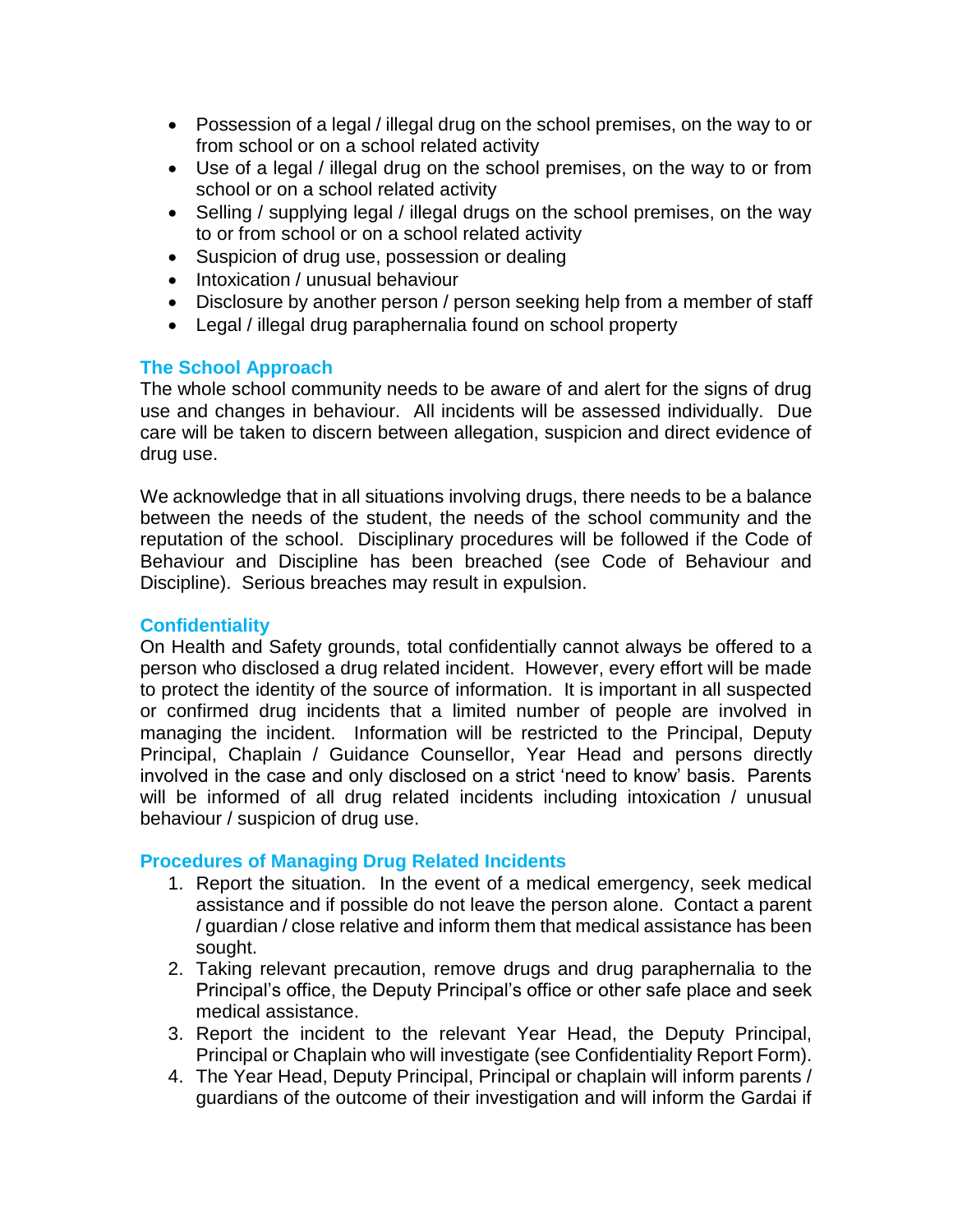there are illegal drugs / drug paraphernalia involved. During extra-curricular or intra-curricular activities the teacher in charge will assume these duties.

- 5. The Year Head, Deputy Principal, Principal or Chaplain will arrange a meeting with parents / guardians / Gardai / JLO and other relevant parties.
- 6. With due regard for the Health and Safety of all students and to employer Health and Safety responsibilities care will be taken in deciding on the balance between a pastoral and a disciplinary response to a drug related incident. Where appropriate, referral to counselling services will be offered / recommended. If necessary, sanctions will be applied as per the Code of Behaviour and Discipline. Students and their parents have the right to appeal a decision to the Board of Management.
- 7. The Principal, Deputy Principal or a nominated spokesperson will handle all media queries. The school will not comment on individual cases but will refer to the school policy and the procedures in place to manage any drug related incident.

#### **Training and Staff Development**

All staff will be offered drug information and awareness training and first-aid training. The school will provide opportunities for parents and members of the Board of Management to attend information evenings and workshops on issues relating to drugs and the school's substance use policy. The school will offer all of its students' drug education programmes within the context of their SPHE classes.

#### **Monitoring, Review and Evaluation**

The policy will be reviewed every 3 years before the formation of a new Board of Management. Ongoing review and evaluation will take cognisance of changing information, legislation, developments in the school-based programme and feedback from parents / guardians, teachers and students. The policy will be revised as necessary in the light of such review and evaluation and within the framework of school planning.

# **Support Services**

| <b>Telephone Numbers</b>        |                    |
|---------------------------------|--------------------|
| In case of a medical emergency  | 999 or 112         |
| Poisons Information Services,   | 8092566 or         |
| <b>Beaumont Hospital</b>        | 8379966            |
| The Adelaide and Meath Hospital | 4142000 or 4143500 |
| Tallaght                        |                    |
| St. Vincent's Hospital          | 2694533            |
| St. James's Hospital            | 4103000            |

#### **Gardai**

Donnybrook Garda Station : Tel: 01 6669200